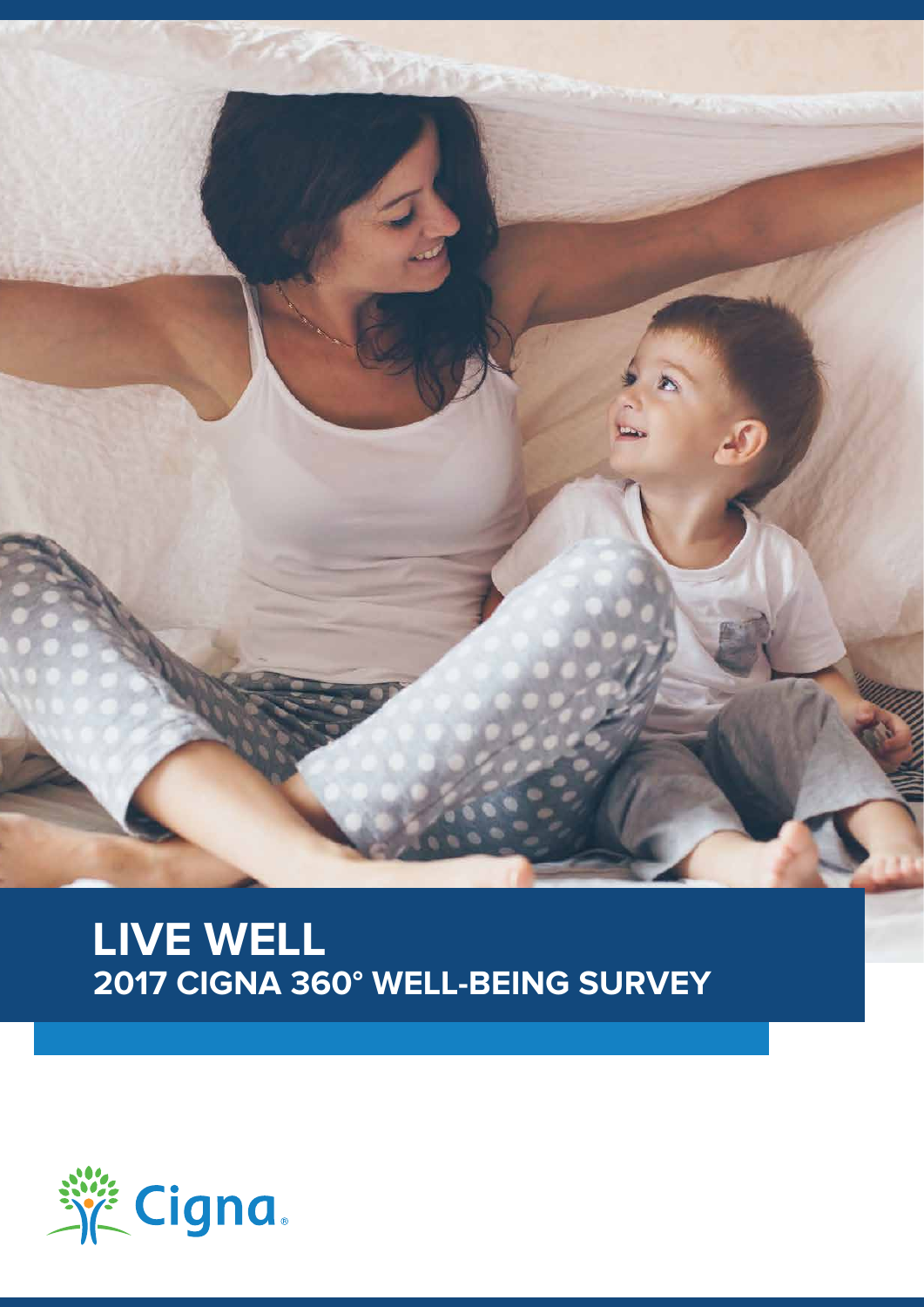#### **INTRODUCTION**

We are delighted to share our Live Well report, the results of our 2017 Cigna 360° Well-being Survey. Now in its third year, the survey tracks the health and well-being of individuals in 13 markets around the world.

The insights we gained from this year's study reveal people are increasingly concerned about their ability to take adequate care of their families and themselves financially, particularly into old age. There is also a worry that workplace benefit programs may not match their needs.

At the same time, we see that workplace wellness programs are becoming an important retention tool. People are also embracing digital healthcare technology and more willing to share personal data to maximize their health.

Helping the people we serve improve their health, well-being and sense of security is core to Cigna's mission. This begins with looking at the whole person, which is why we provide a wide range of employer, individual and supplemental health benefit products and services.

I hope you find the survey results interesting. Please do contact us if you would like more information on the solutions we offer.



**Jason Sadler** President, Cigna International Markets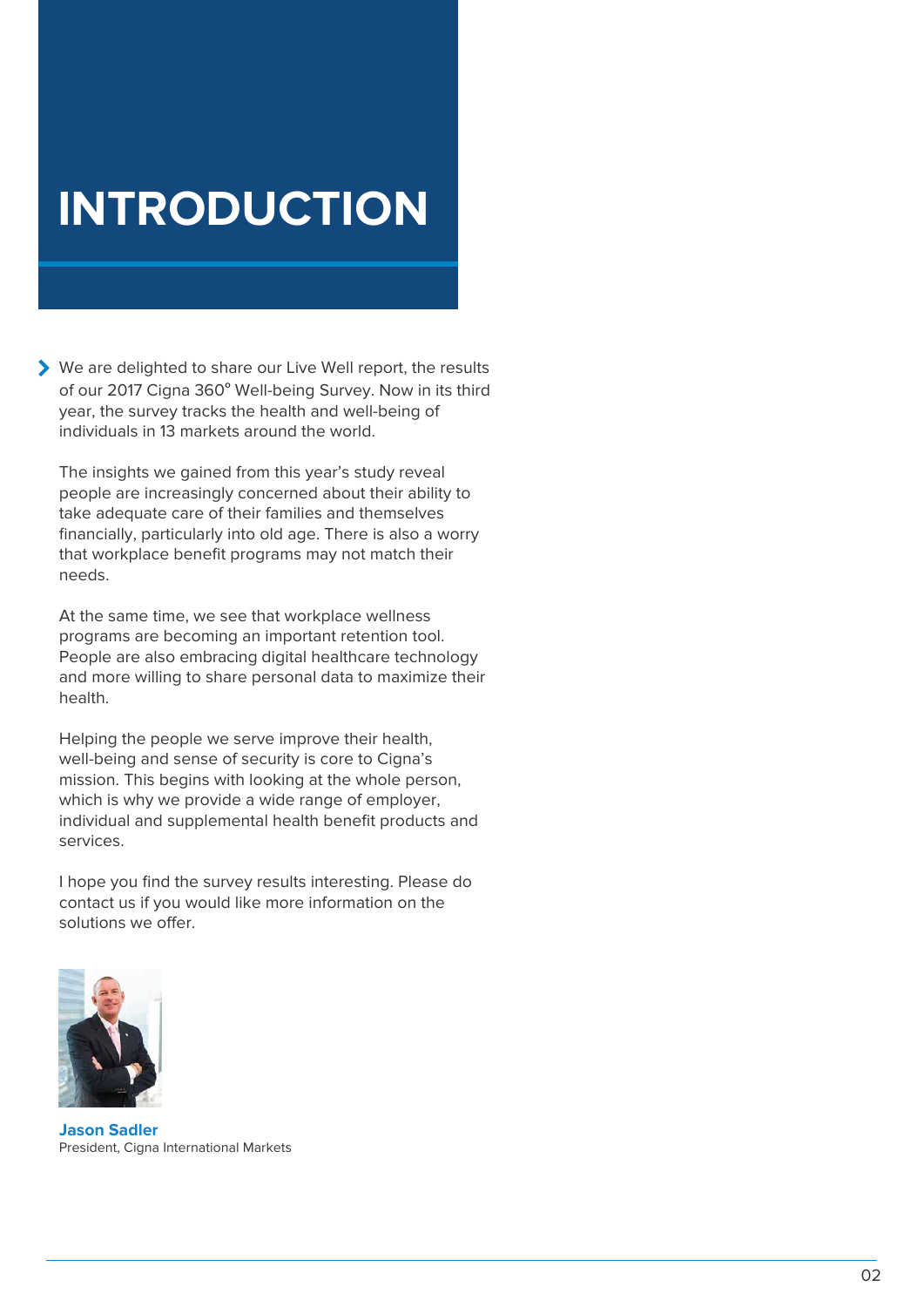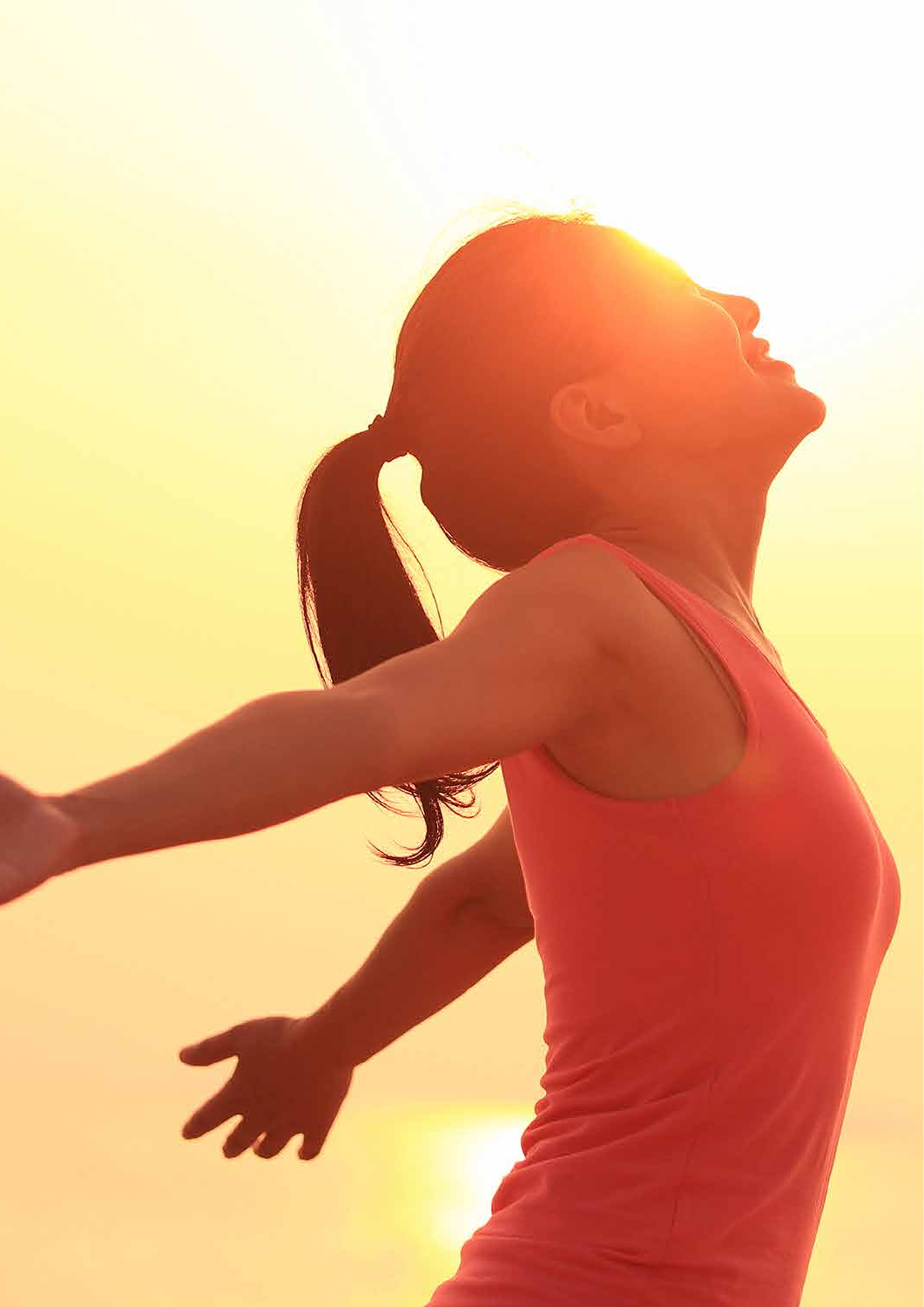#### **CONTENT**

| 05<br>Key Findings |
|--------------------|
|--------------------|

- 08 **Finances and the Family**
- 09 **The Employee Health Benefit Gap**
- 10 **Wellness in the Workplace**
- 11 **The Aging Population**
- 13 **Working After Retirement**
- 14 **Digital Technology and Healthcare**
- 15 **Going public on Data Privacy**
- 16 **Survey Methodology**
- 17 **Health, Well-being and Cigna**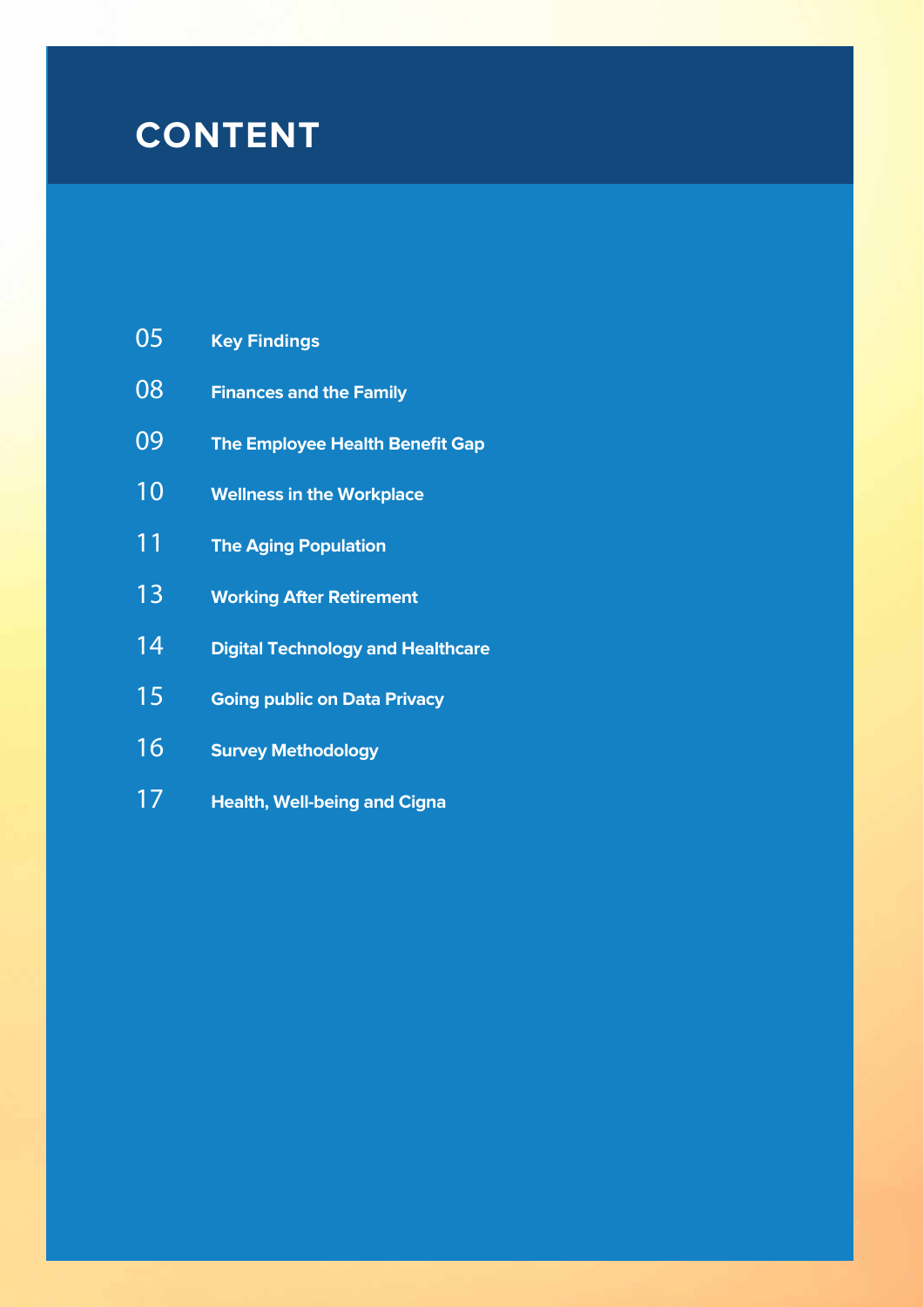#### **KEY FINDINGS**

To monitor and track the annual evolution of well-being, the 2017 Cigna 360° Well-being Survey looked at five key components - physical, financial, work health, family health and social health. Overall, the scores dropped 1.1 percent compared to last year's survey, from 63.4 percent to 62.3 percent. More than half the markets surveyed saw a drop of between 6.8 and 0.7 points, with South Korea reporting the largest drop. Four markets saw a rise of between 4.9 and 0.2 points, with Thailand the highest.

#### **Here's what we found:**

Overall, the well-being of individuals has fallen in the last few years.



India

The Cigna 360 Well-Being Score is a pulse index which reflects how individual consumers feel about their personal health and well-being. The 2017 survey sees a decline overall... but not for all countries.



#### 2017 index has declined in nearly all areas

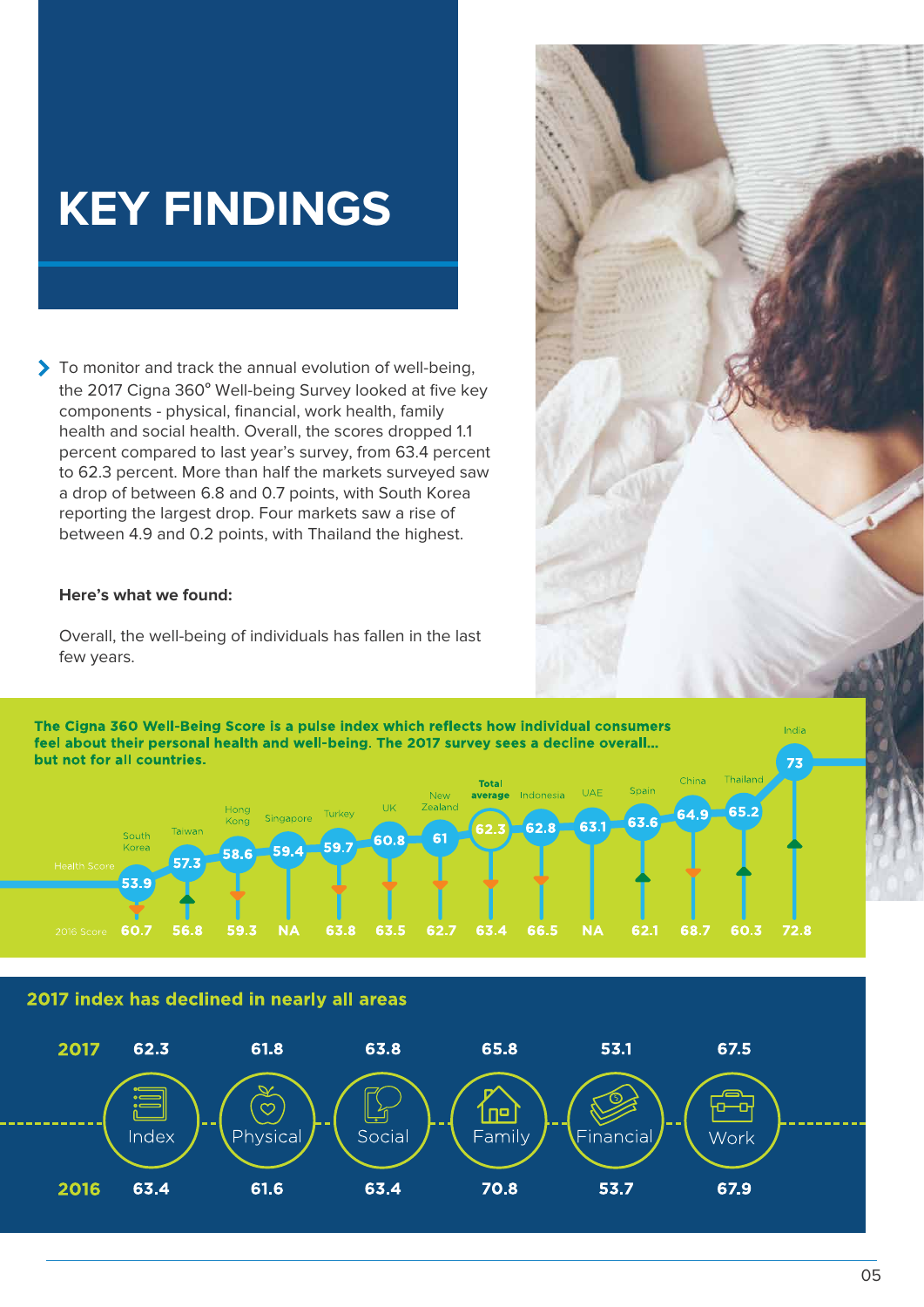

The majority of people believe they cannot take care of their children's and parents healthcare needs. And more than 80 percent do not think they have enough money for retirement or if they lose their jobs.

Ability to take care of family, especially one's children, has been compromised

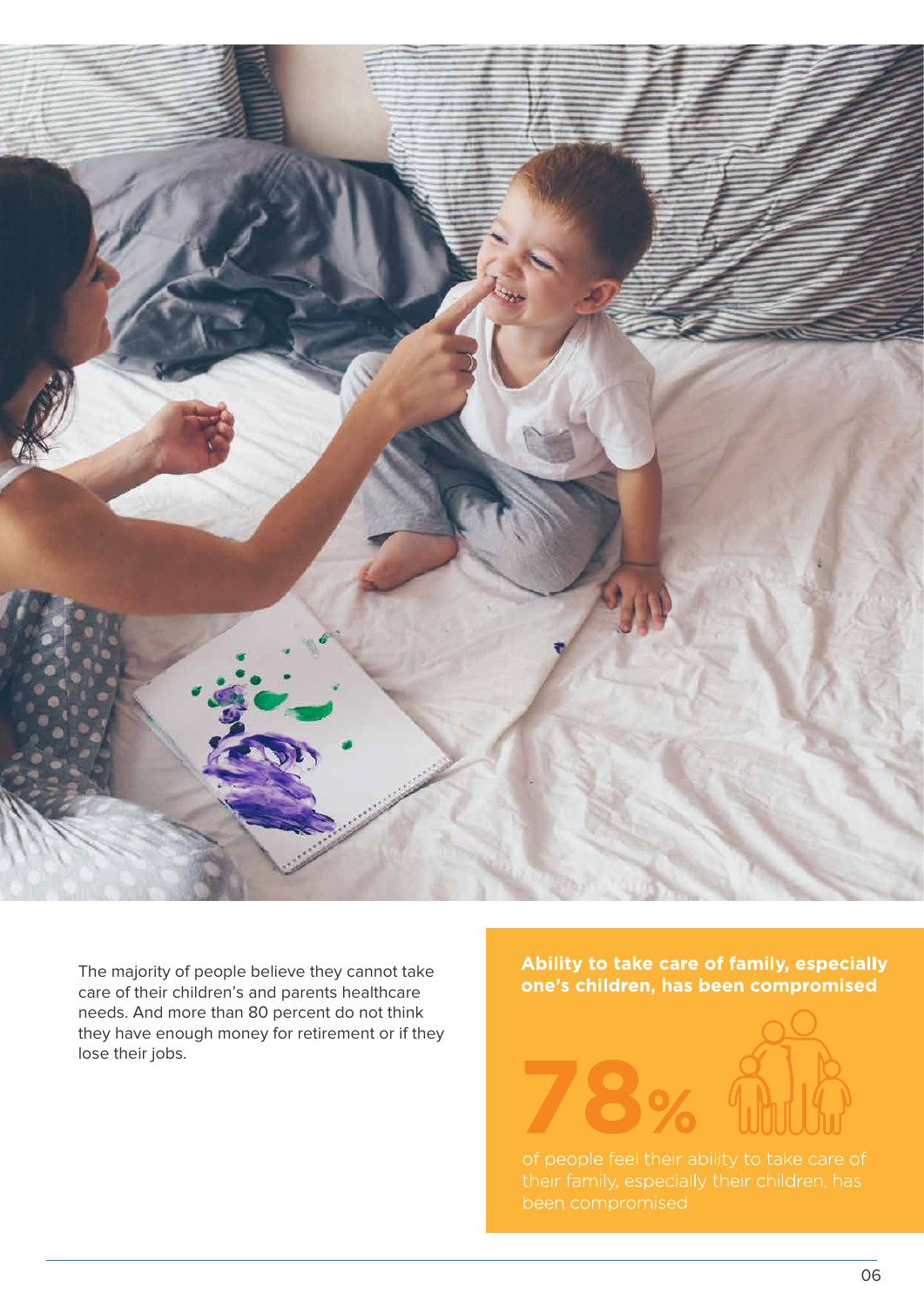There is a growing gap between employees' healthcare needs and the benefits offered by employers.

| Considered basic coverage                        | Included in work insurance |
|--------------------------------------------------|----------------------------|
| <b>General Practitioner</b><br>consultation fees | $-18%$<br>1:0%             |
| Hospitalization benefits                         | GAP<br><b>49%</b>          |
| Health check-up                                  | GAP<br>-8%<br>$\bullet$    |

Workplace welln ess programs are becoming an important retention tool.

Consumers are unknowingly falling in to the 'age trap' - people don't see themselves as old and are not planning for old age and its higher health care expenses and lower income.



Ownership of health apps is on the rise.



Forty-five percent of respondents expressed a willingness to share personal health data with a larger community for the good of all.

of people currently use, or plan to use **health apps** in the coming year



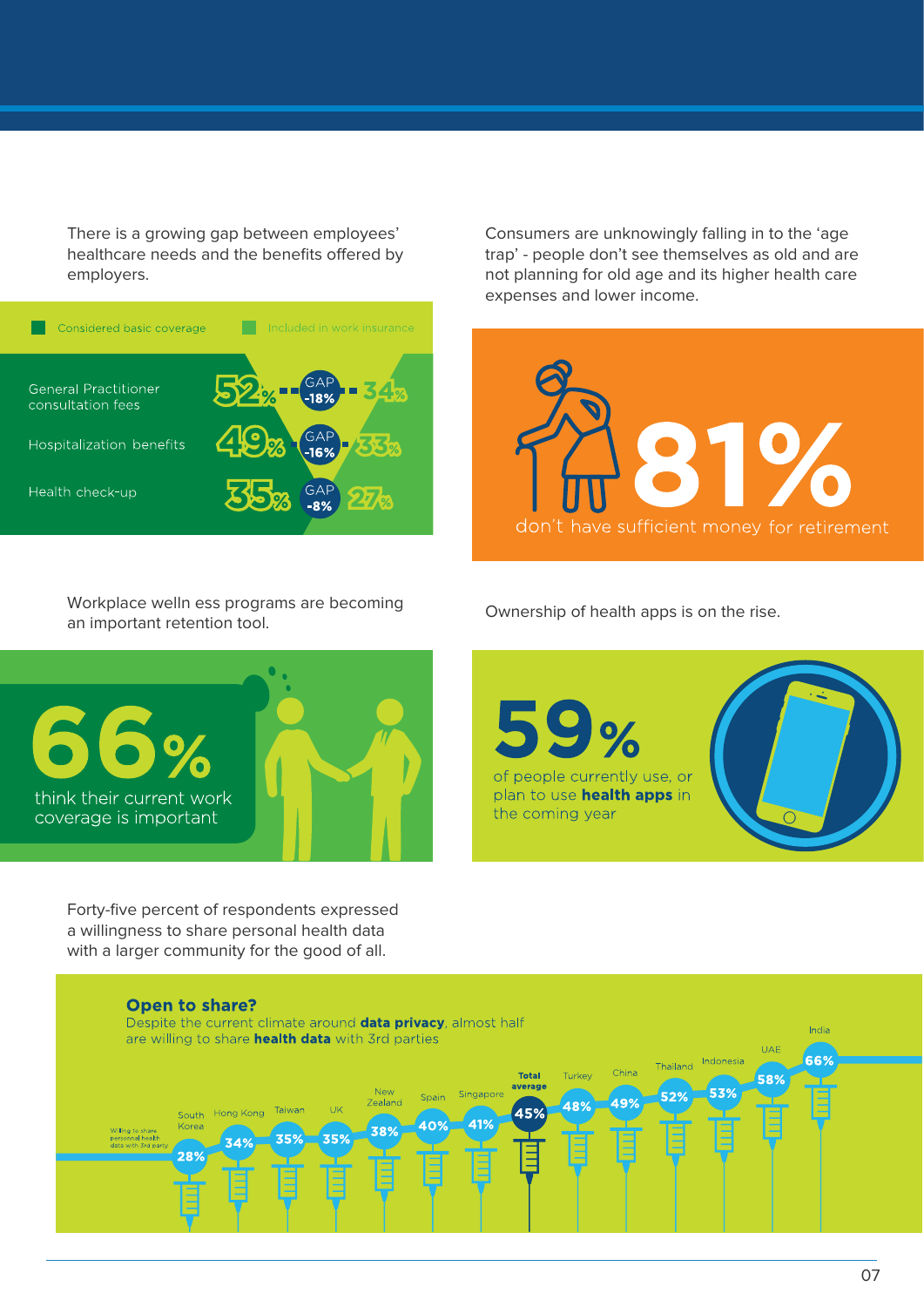### **FINANCES AND THE FAMILY**

The financial score looks at issues such as having sufficient money for retirement; financial security if unable to work; the impact of the broader economy; and the ability to support one's family's health and education.

Significantly, while fairly stable over the last year, the financial score remains the lowest of all five indicators, at 53.1 percent in 2016 and 53.7 percent in 2015. India is the highest at 65.7 percent and Turkey the lowest at 46.6 percent.

Eighty-one percent of respondents believe they do not have sufficient money for retirement or have financial security in the event of job loss. 77 percent do not feel they can meet the needs of their family.

We also looked at areas such as the amount of time spent with family, taking care of the health, education and financial well-being of children; looking after spouses and parents. When broken down by category, we saw the most change in the family score – which has dropped 5 points, from 70.8 to 65.8 percent.

Only 40 percent believe they can take care of their children's financial needs, and 32 percent their parents' financial needs. This is probably the reason why 54 percent don't think they spend enough time with their family – perceived lack of money to provide for family in turn creates lack of time spent with them.

Note: Singapore and UAE have been included in the report for the first time this year. If 2016 data for these two markets is compared with the 2015 data for the other 11 markets, their indices have remained stable over the last 12 months.

81%

don't have financial security if unable to work



don't perform very well on current financial situation



with their family, this has increased by 2% over last year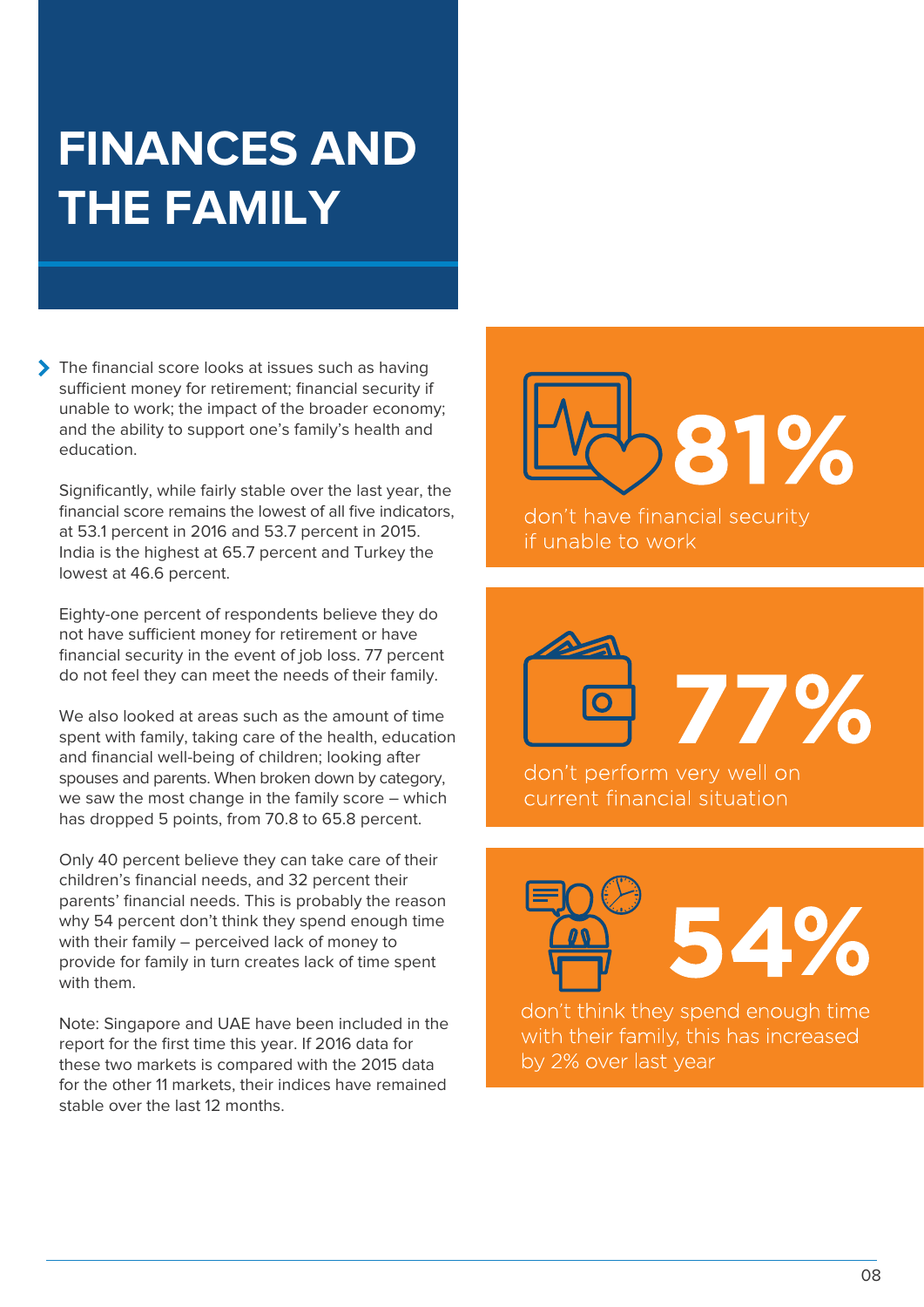# **THE EMPLOYEE HEALTH BENEFIT GAP**

- There is a big gap between employees' needs and the work health coverage offered by their employers. For example,
	- Fifty-two percent of employees consider a GP's consultation fees as basic health coverage, but only 34 percent of respondents report that their employee package includes this – an 18 percent gap
	- Forty-nine percent consider that hospitalization benefits are basic, while only 33 percent report that this is covered – a 16 percent gap
	- Thirty-five percent of respondents consider health check-ups as basic coverage, while only 27 percent have this included in their package – an 8 percent gap

Many people delay seeing a doctor. Overall, only one-third of respondents see a doctor or dentist when feeling ill – with the highest figures being in Korea (49 percent), Taiwan (43 percent), Hong Kong (41 percent), India (41 percent) and Singapore (41 percent).

People will try self-remedies first; particularly in Indonesia (97 percent), UK (97 percent), China (95 percent) and New Zealand (95 percent). 33 percent of people will take over the counter drugs based on self-diagnoses.

The survey showed that 20 percent of respondents have not had any health checks in the last 12 months. Respondents from the UK have the most check-ups, at 34 percent.

Dental health is a key issue for many people. At 37 percent, more people had a dental exam than any other type of medical check-up in the last year, but less than 1 in 5 have dental benefits covered by their employer currently, at 19 percent. Koreans go to the dentist most often (46 percent) but only 7 percent have dental coverage.

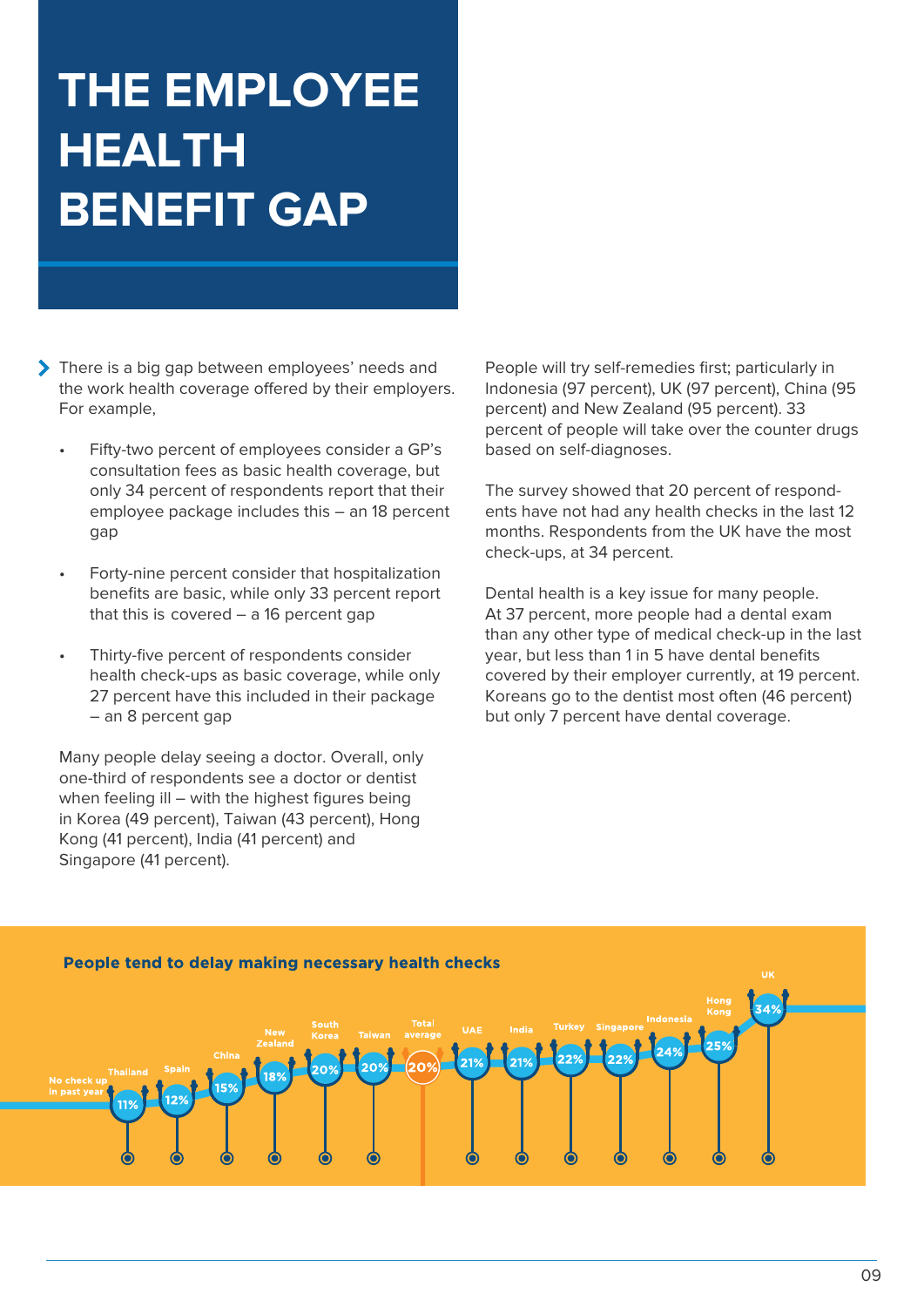## **WELLNESS AT WORK**

Over the past two decades, well-being programs have evolved from the annual flu vaccination and sports game, to allowing time for exercise; providing on-site eating areas; holding "walk and talk" meetings; health education and coaching. Many companies offer health screening programs with risk assessments.

Organizations often frame their wellness programs as part of a total health benefits package, which includes medical and travel insurance and, often, chronic disease support. Wellness programs have evolved from a 'nice to have' to a strategic human capital management tool embracing emotional, social and financial elements of work life, as well as physical health.

From the survey, we see that when applying for a new job and deciding between two employers, key factors which impact a decision to join are, not surprisingly, pay and benefits 45 percent and job scope and nature of role 15 percent. Only 8 percent believe workplace wellness programs are important when applying for a new job.

However, it is a different story when it comes to retention. 66 percent of those surveyed say it is important or very important for their current employer to have a workplace wellness program in place; and 59 percent say it would impact their decision on whether to join a new employer. This likely reflects the fact that employees need to experience a wellness program to understand its value. Millennials and Generation Ys value these programs more than Boomers.

Only think coverage matters when choosing a new job

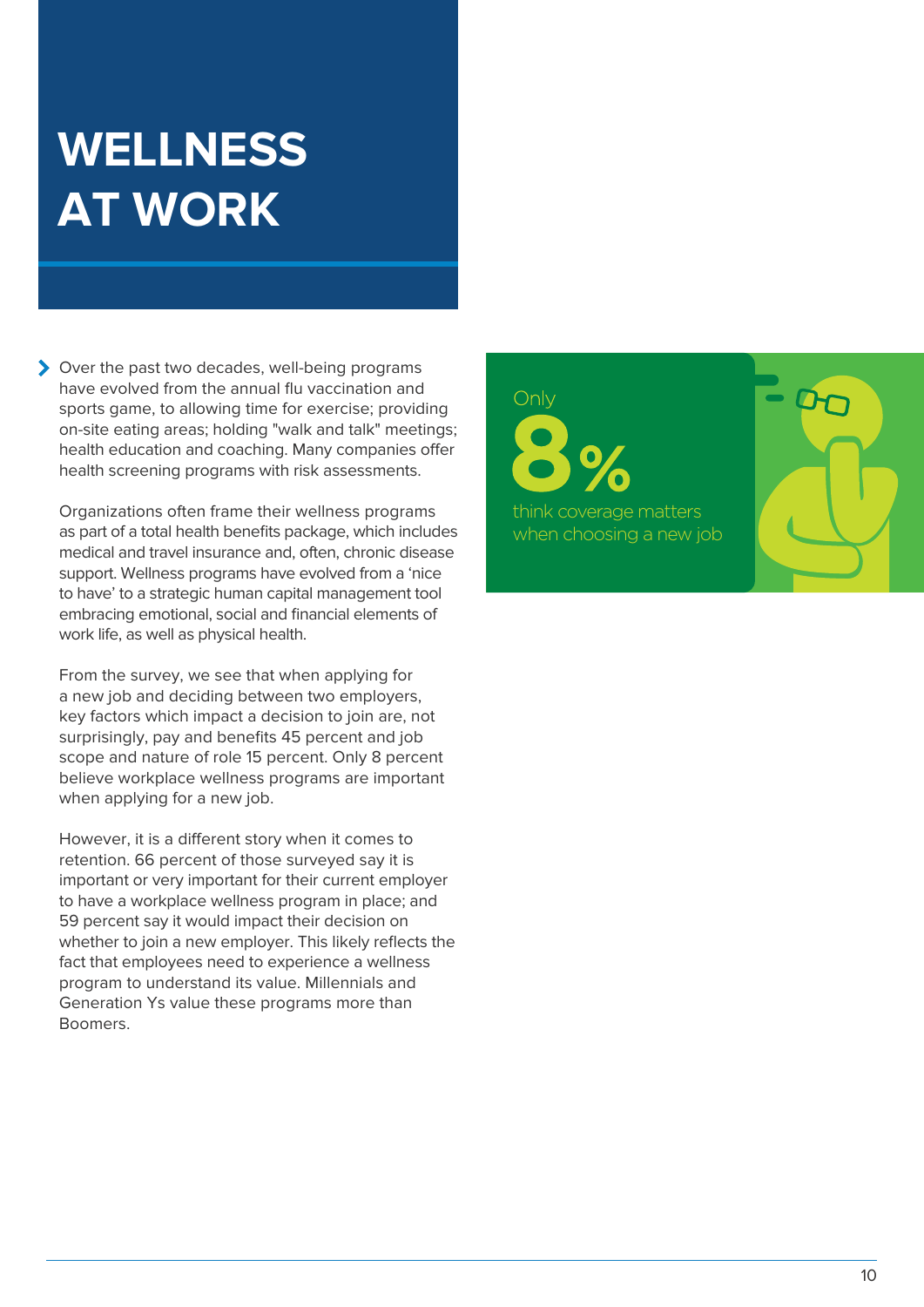#### **THE AGING POPULATION**

According to the World Health Organization, by 2050 the world's population aged 60 years and over is expected to grow by 56 percent and reach nearly 2.1 billion, up from 900 million today. In Asia and Africa, the rate of aging is on a larger scale than any other region. The World Bank reports that more than 211 million people aged 65 and older lived in East Asia and Pacific in 2010, and this population will grow by about 22 percent every five years.

This represents one of the crowning achievements of the last century but also a significant challenge. People can now plan for longer, more healthy and productive lives. A longer life span means a bigger market for goods and services linked to these needs – eg, healthcare and healthcare insurance, retirement services, consumer goods, digital technology – and society can benefit from the continued experience and wisdom of older people. However, coupled with longer lives, we need to help people understand that this trend will lead to more people requiring pension and health benefits, but there will be less people working to support this spending.

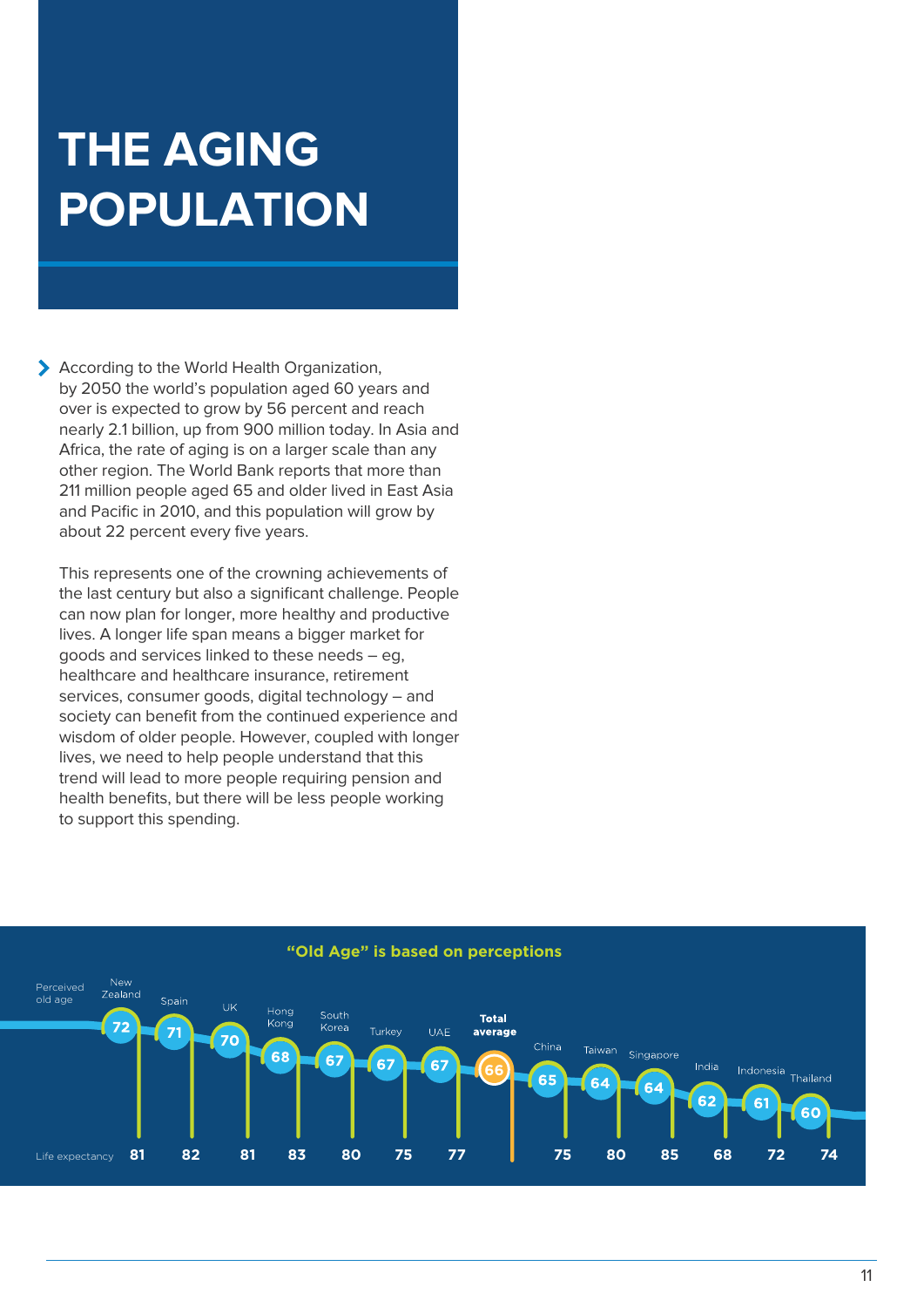

From the survey, there is no surprise that the perception of old age rises as people age themselves. We asked 18-29 year-olds, and they said that you are old when you reach 60. We asked 60-year olds, and they said you are old when you reach 74.

The perception of old age also varies by nationality. For example, New Zealand respondents said 72 years was old. In Thailand, on the other hand, people think that old age begins at 60.

Also, even though they may feel young, as the body ages their medical bills increase. Respondents aged 64 and over estimated they spent US\$572 in the last 12 months on visiting doctors and dentists, prescription drugs vs US\$362 by those aged 18-29.

Most people recognize that becoming old is mainly a question of physical ability. Declining physical health (57 percent) and feeling stiff and less mobile (53 percent) are commonly cited factors of being old. Poor or failing memory is the most commonly named factor, at 64 percent.

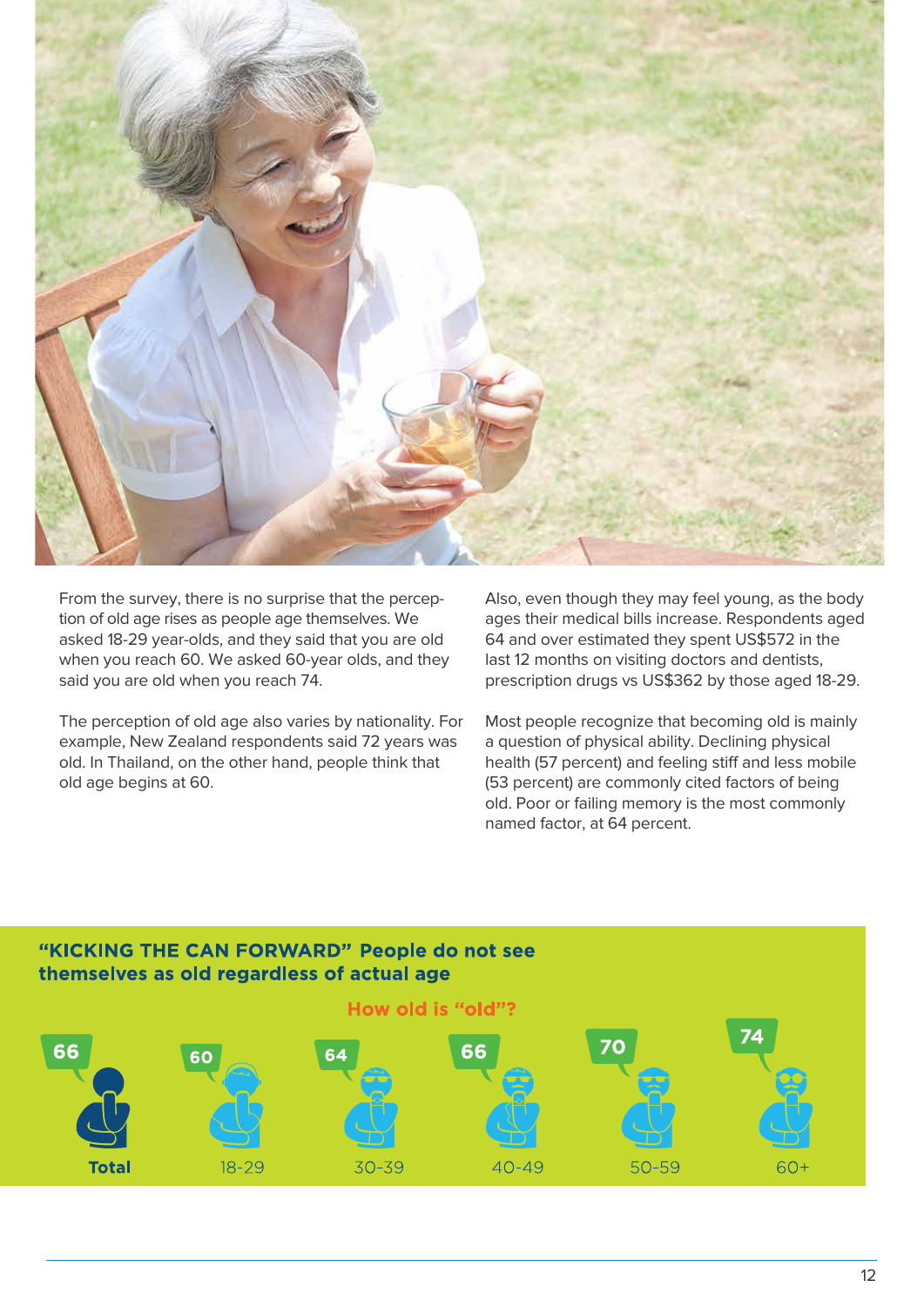# **WORKING AFTER RETIREMENT**

Fifty-seven percent of respondents hope that after retirement they will be able to do what they want, without having to worry about money. However, only 19 percent believe they have sufficient money for retirement – with India at 40 percent and Thailand at 25 percent being the most optimistic.

Surprisingly, 68 percent of people who said they would work beyond their official retirement age said they would do it to keep mentally and physically active rather than for the money. The highest figures were for Turkey (88 percent), Indonesia (79 percent), UAE (78 percent) and India (75 percent).

Even without pay, people want to stay involved even after retirement age; and this mindset even increases with age. Twenty-two percent want to do volunteer work after they retire, which increases to 25 percent at age 65 and above.

Through investing in healthcare provision and taking a sensible approach to medical and healthcare insurance, private and public organizations can help the world's aging population become a vehicle for both global growth and societal advancement.

In fact, people want to continue working post retirement to stay young & active, not just for money







Stay mentally/ physically active

Need money

Do something fun or enjoyable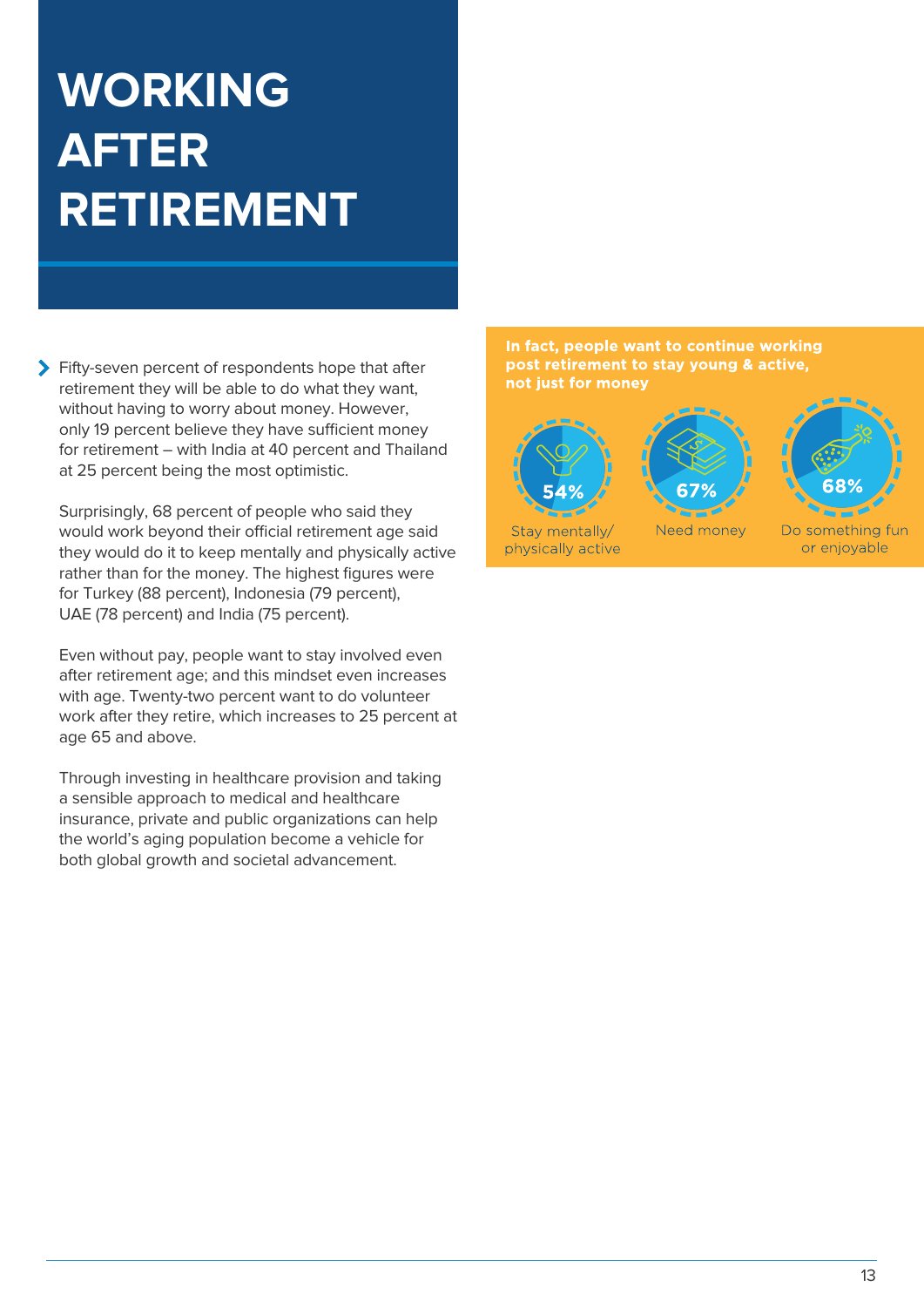## **DIGITAL TECHNOLOGY & HEALTHCARE**

If there's one thing that technology and healthcare experts agree, it's the enormous impact that digital technology is having on the healthcare industry. 78 percent of survey respondents believe the use of digital technology in healthcare has the potential to bring good health to more people.

This is no surprise, because digital technology is fuelling healthcare developments. Healthcare apps now let doctors carry information with them on their smart devices and access patient records and other information while away from the office and hospital. Home monitoring systems via wearables - even tattoos - allow patients to track their health when not in the doctor's office, preventing unnecessary and costly trips. Smart home medication dispensers automatically upload information to the cloud and alert doctors when patients don't take their medicine.

In fact, according to the survey, 67 percent would be happy to use a 'robotic doctor' if the cost is much lower than a human doctor. 68 percent would be willing to have a surgical operation performed with a robot-assisted doctor.

For outpatients, 13 percent of respondents have experienced a remote check-up with an actual doctor, and additional 19 percent will consider it in the next 12 months.

Lastly, and of no surprise, the majority of respondents - 59 percent - currently use, or plan to use health apps in the coming year.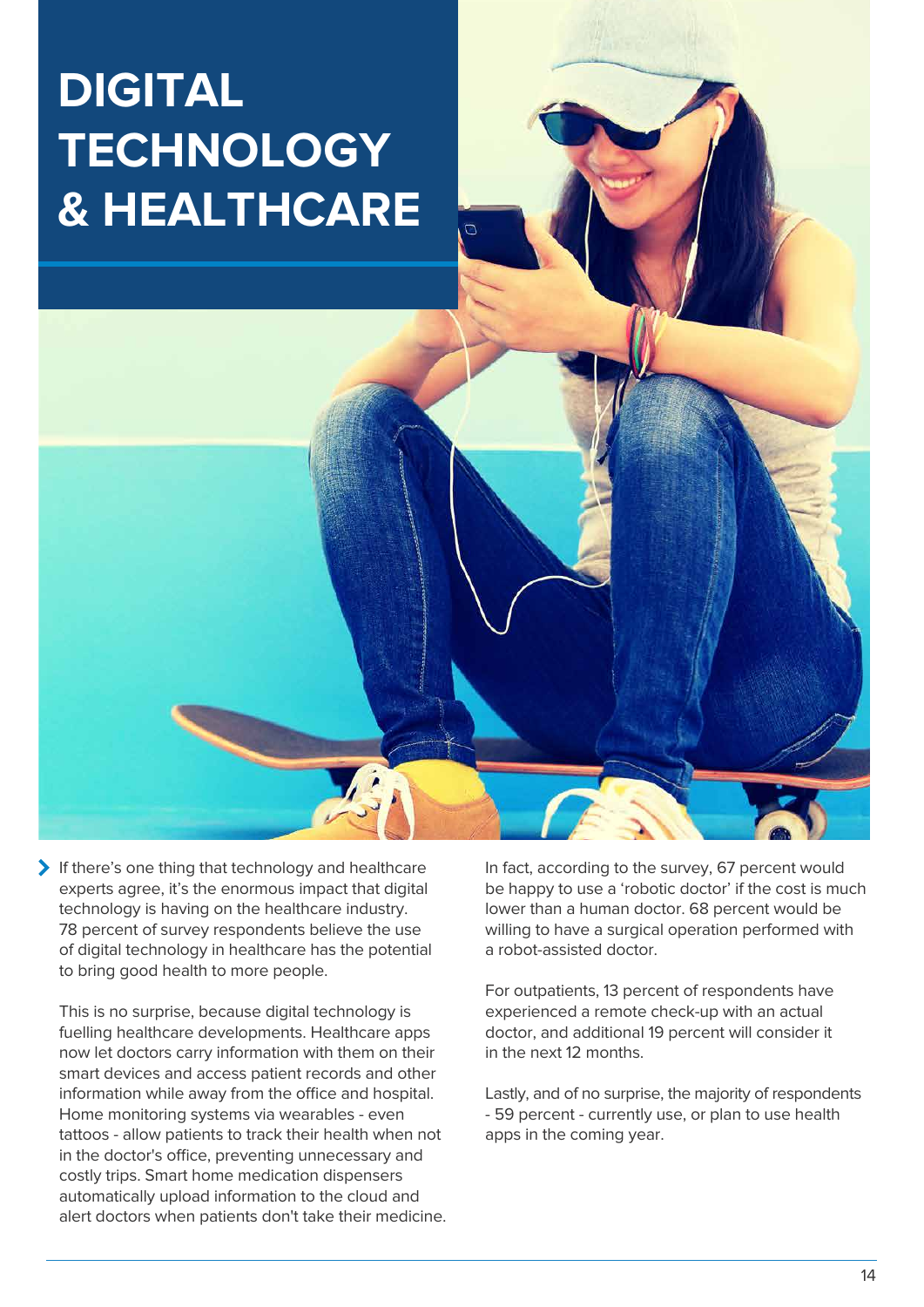# **GOING PUBLIC ON DATA PRIVACY**

Despite the current climate around data privacy, globally 45 percent are willing to share health data with third parties for the good of all, especially with doctors (in addition to their own at 59 percent), a national health database (49 percent) and global bodies such as the World Health Organization (47 percent). Over a third would trust Insurance companies (35 percent). The highest trust is in India (66 percent), UAE (57 percent), Indonesia (54 percent), Thailand (52 percent) and China (51 percent).

While respondents are generally keen to embrace new healthcare technology that saves money and brings more health, they are still wary of data security issues. Respondents expressed privacy concerns and worry about how and where data might be used, with 55 percent citing unauthorized data access as a concern. Companies who generate and share data need proper safeguards and protocols to protect access and use to maintain the trust of patients and clients.

These responses are important to the healthcare benefits industry. Mechanisms for collecting and sharing data from around the world are under development by the health industry. As well as tracking their own health, people can also help researchers gather substantial amounts of data on global health issues. Big data and analytics will be able to provide deeper insights into our health and treatment on both an industry and personal level. We can expect this to lead to more transparency in care and cost management. Healthcare providers, patients and health insurers will benefit enormously from these developments because they will support more specialized benefit products and reduce costs to the end consumers.



Including a third willing to share their health data with insurance companies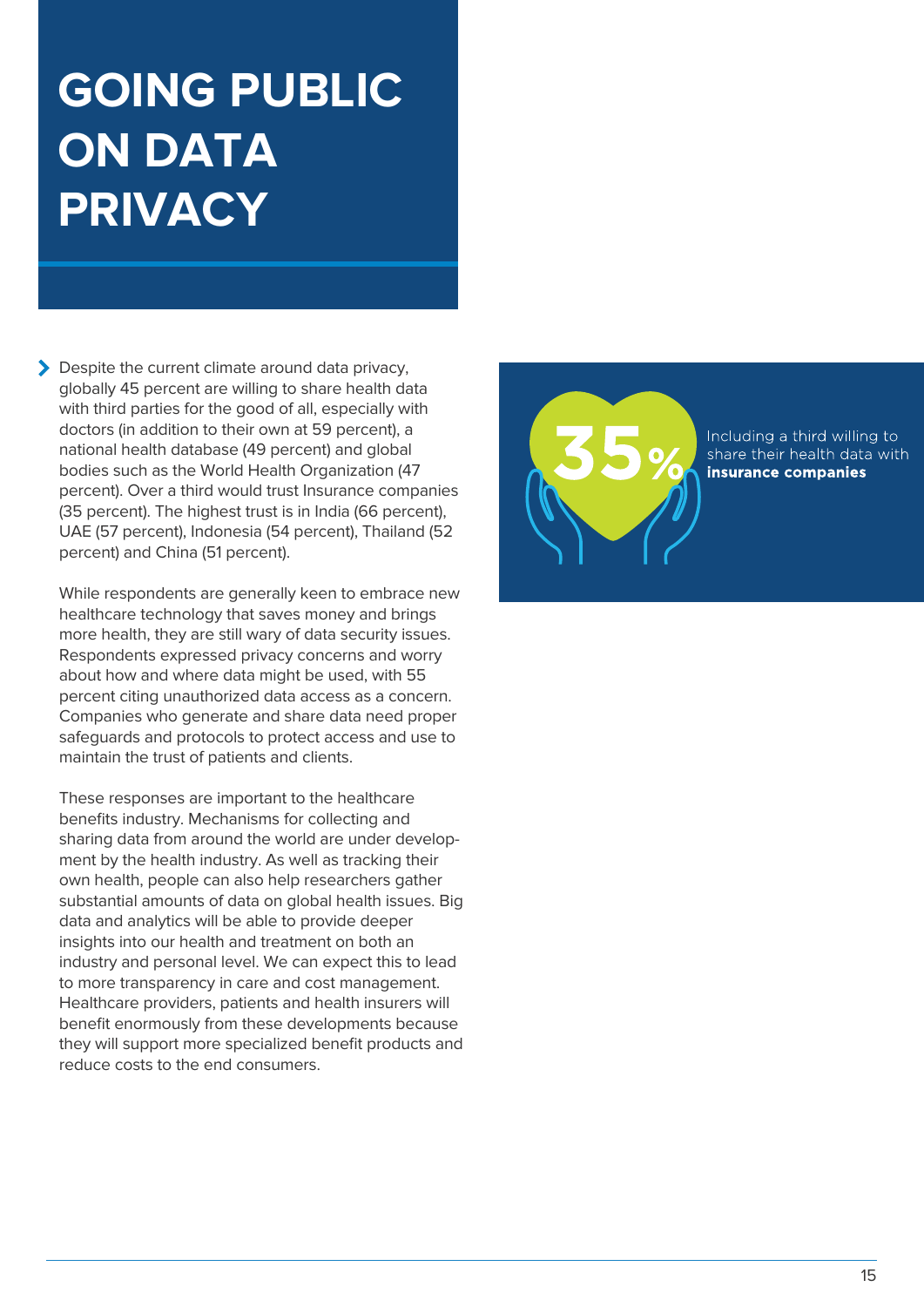### **SURVEY METHODOLOGY**

> To monitor and track the annual evolution of well-being, the 2017 Cigna 360° Well-being Survey looked at five key components - physical, financial, work health, family health and social health.

Getting sufficient sleep at night

An online sampling method was adopted. All respondents were recruited from panels that undergo rigorous quality control. The panel composition is representative of the non-elderly adult population in each of the surveyed markets.

• Eating a balanced diet



Social

Family



Overall Health & Well-being

 $(10%)$ 



| <b>Traving good siccp quality</b><br>Being at a healthy weight                                                                                                                                                                                                     | Excruising on a regaiar basis                                                                                                                                                                             |
|--------------------------------------------------------------------------------------------------------------------------------------------------------------------------------------------------------------------------------------------------------------------|-----------------------------------------------------------------------------------------------------------------------------------------------------------------------------------------------------------|
| Spending sufficient time with my friends<br>Having time for my hobbies<br>Spending reasonable time on smartphone /tablets<br>Spending reasonable time on gaming                                                                                                    | Do you have one or more close friend to whom you talk<br>٠<br>openly?                                                                                                                                     |
| Amount of time I can spend with my family<br>Being able to take care of my parents' health and<br>wellbeing<br>Being able to take care of my spouse/partner's health<br>and wellbeing<br>Being able to take care of my child / children's health and<br>well-being | Being able to take care of my parents' financial needs<br>٠<br>Being able to take care of my child / children's financial<br>needs<br>• My child / children's education                                   |
| Current financial situation<br>Having sufficient money for retirement<br>Financial ability to pay for mortgage / housing<br>Financial ability to pay for self/ family's education<br>Financial ability to meet my / my family's medical needs                      | Financial ability to meet my parent's medical needs<br>Financial security if I am unable to work<br>Maintaining current standard of living<br>Impact of economic environment                              |
| I have a reasonable workload/ working hours<br>٠<br>I maintain a good relationship with my supervisor<br>٠<br>I maintain good relationships with my coworkers<br>٠<br>I have job stability<br>٠<br>I have good career development                                  | I have good work-life balance<br>٠<br>I have little work-related stress<br>I have satisfying salary<br>٠<br>I have good work compensations and benefits<br>٠<br>I have opportunity to learn and grow<br>٠ |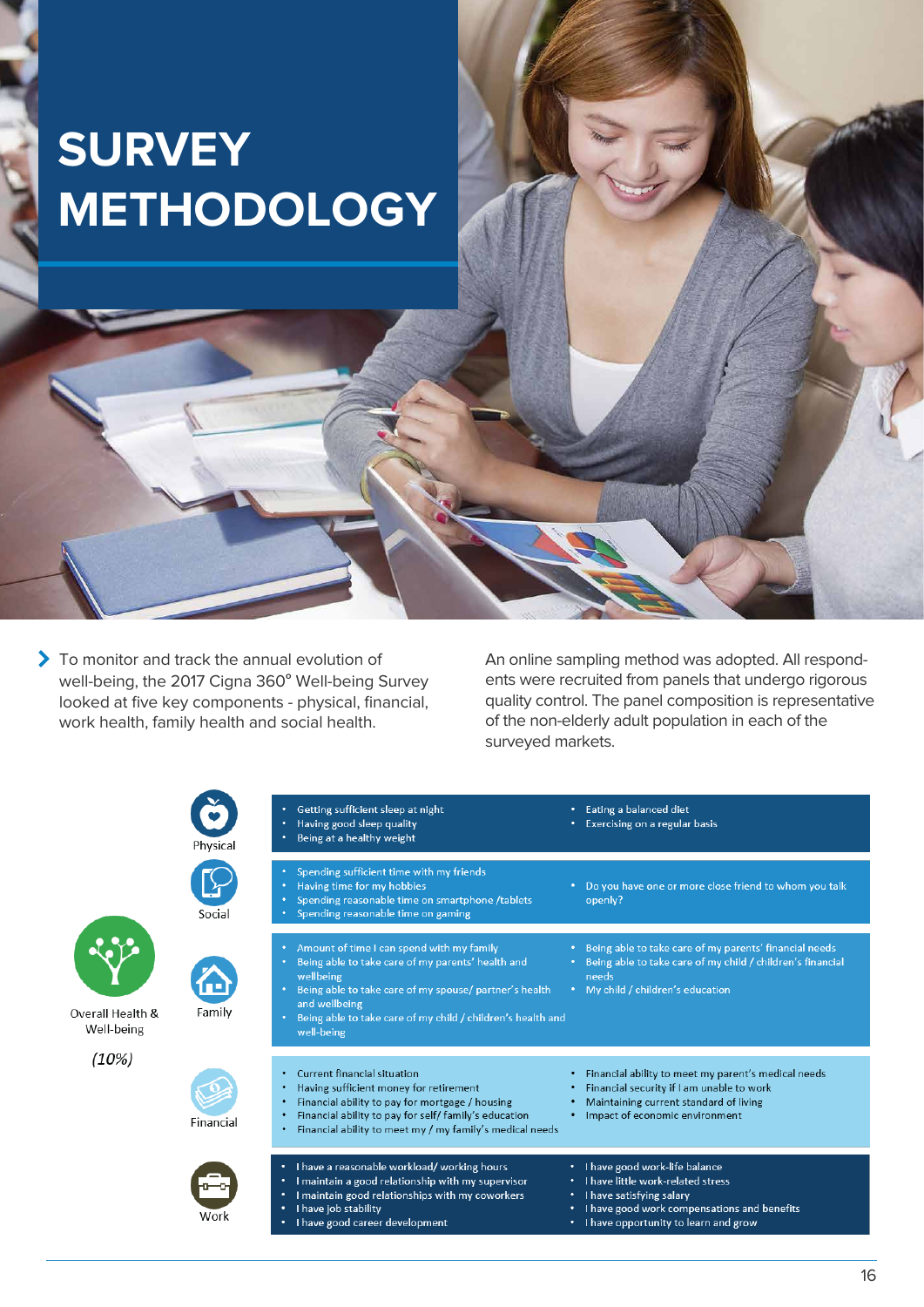

The survey established a target sample size of 1,000-1,500 respondents, to provide statistically significant findings which can be extrapolated to the general population as well as sub-analysis by country. In addition, age and gender quotas were set based on their perspective proportion of the population.

A total of 14,219 online interviews were conducted in December 2016, covering 13 countries. The survey was completely anonymous and respondents were given the flexibility to take as long as they needed to complete the survey on a self-administered basis. On average, the survey questionnaire took between 15 and 25 minutes to complete.